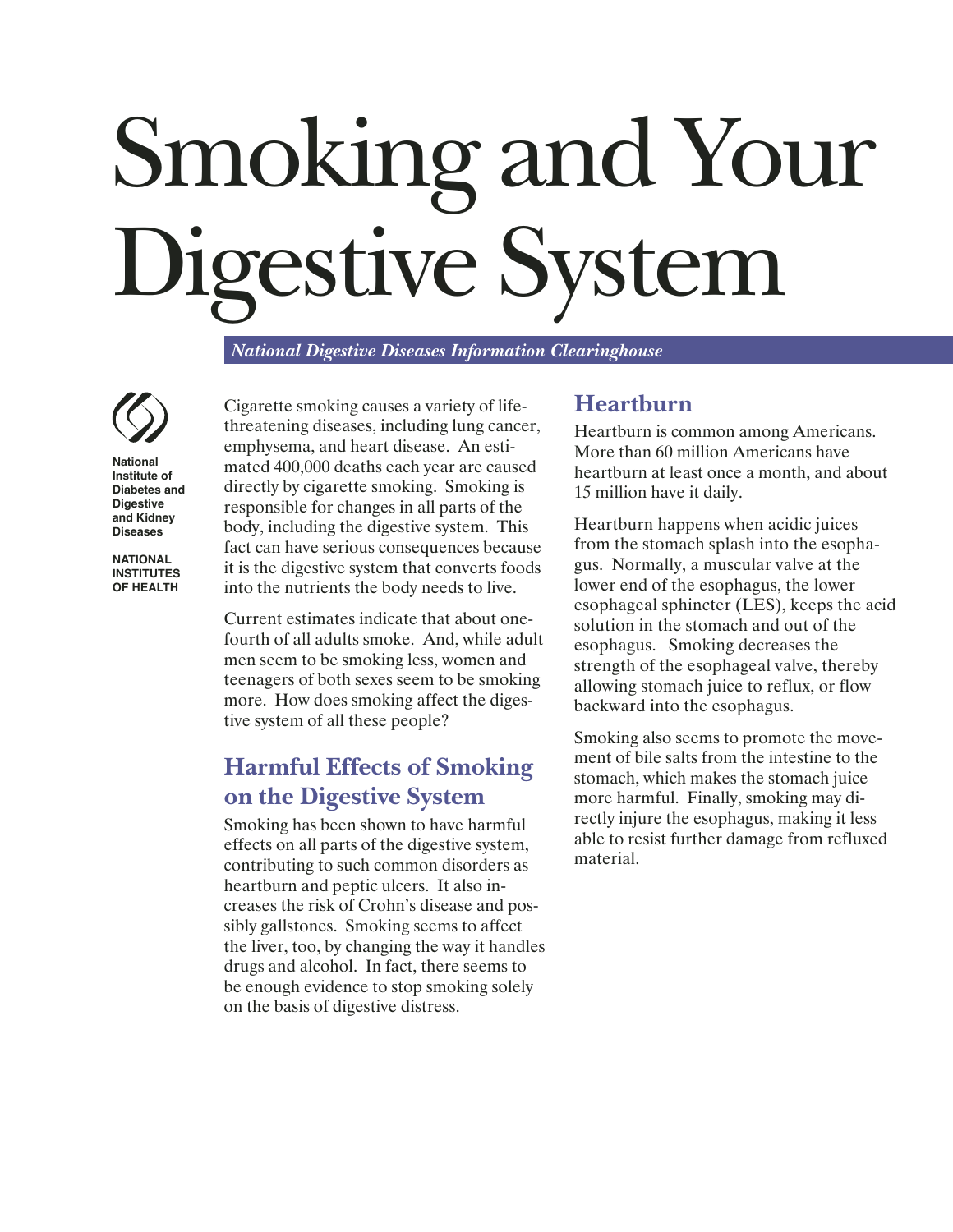## **Peptic Ulcer**

A peptic ulcer is an open sore in the lining of the stomach or duodenum, the first part of the small intestine. The exact cause of ulcers is not known. A *relationship* between smoking cigarettes and ulcers, especially duodenal ulcers, does exist. The 1989 Surgeon General's report stated that ulcers are more likely to occur, less likely to heal, and more likely to cause death in smokers than in nonsmokers.

Why is this so? Doctors are not really sure, but smoking does seem to be one of several factors that work together to promote the formation of ulcers.

For example, some research suggests that smoking might increase a person's risk of infection with the bacterium *Helicobacter pylori* (*H. pylori*). Most peptic ulcers are caused by this bacterium.

Stomach acid is also important in producing ulcers. Normally, most of this acid is buffered by the food we eat. Most of the unbuffered acid that enters the duodenum is quickly neutralized by sodium bicarbonate, a naturally occurring alkali produced by the pancreas. Some studies show that smoking reduces the bicarbonate produced by the pancreas, interfering with the neutralization of acid in the duodenum. Other studies suggest that chronic cigarette smoking may increase the amount of acid secreted by the stomach.

Whatever causes the link between smoking and ulcers, two points have been repeatedly demonstrated: People who smoke are more likely to develop an ulcer, especially a duodenal ulcer, and ulcers are less likely to heal quickly among smokers in response to otherwise effective treatment. This research tracing the relationship between smoking and ulcers strongly suggests that a person with an ulcer should stop smoking.

### **Liver Disease**

The liver is an important organ that has many tasks. Among other things, the liver is responsible for processing drugs, alcohol, and other toxins to remove them from the body. There is evidence that smoking alters the ability of the liver to handle these substances. In some cases, this may influence the dose of medication necessary to treat an illness. Some research also suggests that smoking can aggravate the course of liver disease caused by excessive alcohol intake.

# **Crohn's Disease**

Crohn's disease causes inflammation deep in the lining of the intestine. The disease, which causes pain and diarrhea, usually affects the small intestine, but it can occur anywhere in the digestive tract. Research shows that current and former smokers have a higher risk of developing Crohn's disease than nonsmokers do. Among people with the disease, smoking is associated with a higher rate of relapse, repeat surgery, and immunosuppressive treatment. In all areas, the risk for women, whether current or former smokers, is slightly higher than for men. Why smoking increases the risk of Crohn's disease is unknown, but some theories suggest that smoking might lower the intestine's defenses, decrease blood flow to the intestines, or cause immune system changes that result in inflammation.

### **Gallstones**

Several studies suggest that smoking may increase the risk of developing gallstones and that the risk may be higher for women. However, research results on this topic are not consistent, and more study is needed.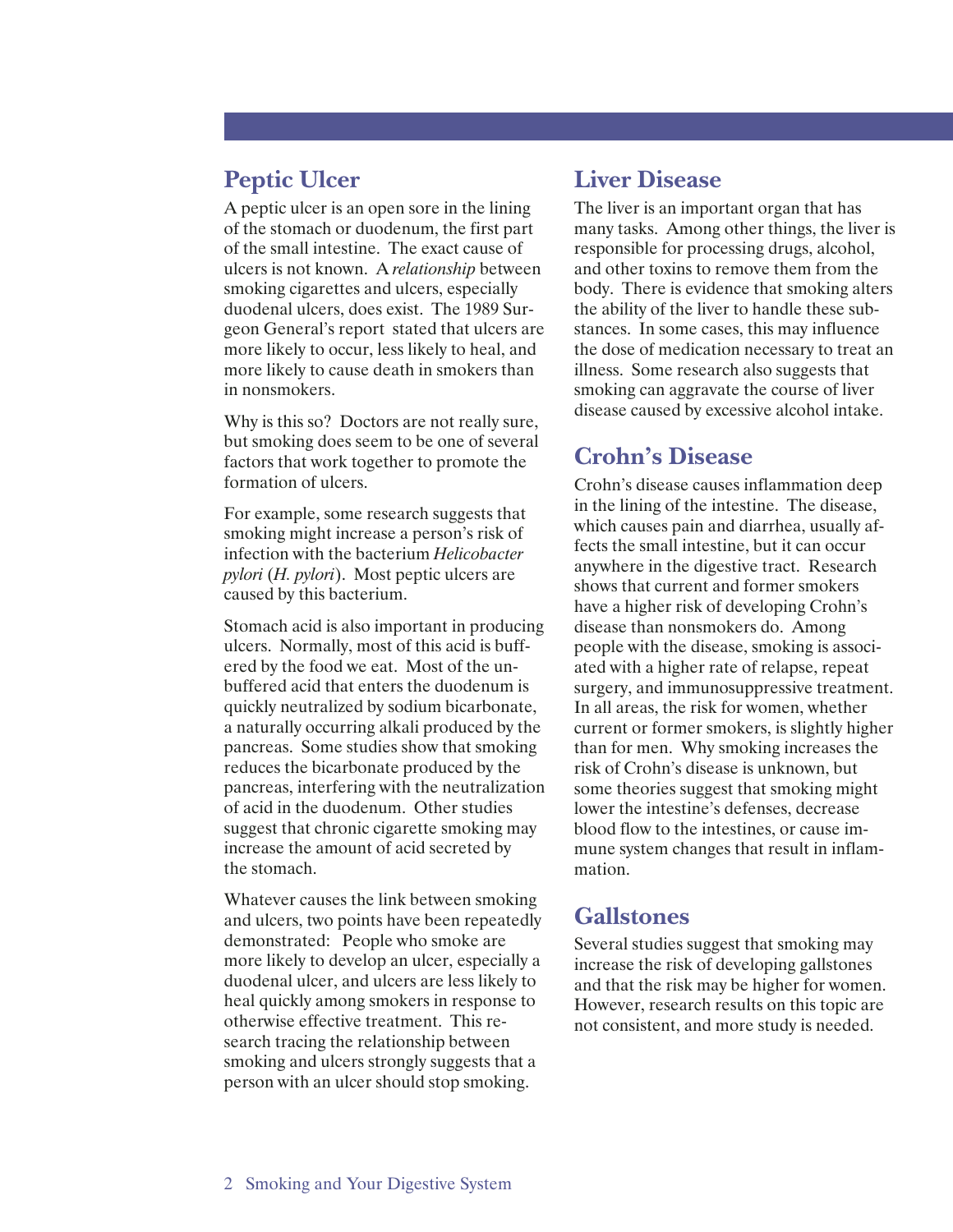# **Can the Damage to the Digestive System Be Reversed?**

Some of the effects of smoking on the digestive system appear to be of short duration. For example, the effect of smoking on bicarbonate production by the pancreas does not appear to last. Within a half-hour after smoking, the production of bicarbonate returns to normal. The effects of smoking on how the liver handles drugs also disappear when a person stops smoking. However, people who no longer smoke still remain at risk for Crohn's disease. Clearly, this question needs more study.

### **For More Information**

Information about smoking and health is available from

### **Office on Smoking and Health, Public Information Branch**

4770 Buford Highway NE. Mail Stop K50 Atlanta, GA 30341–3724 Tel: (404) 488–5705